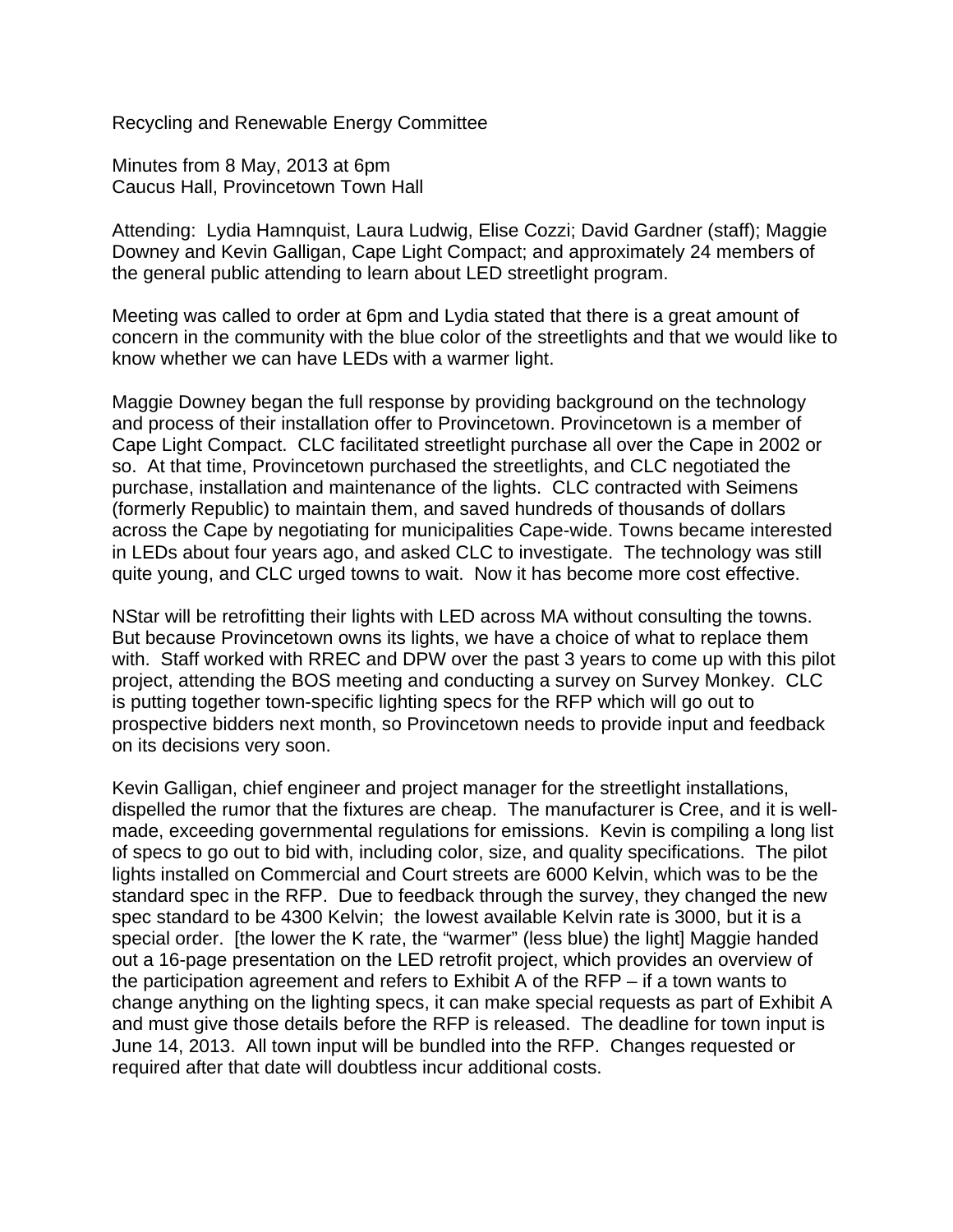There are 14,000 streetlights across the Cape being retrofitted with LEDs through this offer; 400+ in Provincetown. The savings comes from buying "in bulk", from energy costs, and once installed, in reduced maintenance costs.

Kevin demonstrated the light for the purposes of discussion and edification. The lights in the pilot project did not have the "backlight controls" or hoods that help direct the light and keep it from shining where it's not wanted. Maggie encouraged the town to provide as much feedback to CLC as possible. She encouraged RREC to help Staff to get input, and said that Provincetown gave the most feedback on their survey (50% of all responses). She reminded us that Exhibit A would specify our particular conditions and choices, and agreed that Provincetown is quite a different town than, say, Dennis, particularly in its distinction as a pedestrian (vs. driving) town. She said there are sample lights installed in Barnstable on 6A at the intersection of Finneys Lane which are 4300 Kelvin and feature the backlight controls. She suggested that we install four of those lower Kelvin units to see whether it is an improvement for Provincetown; they could be installed in about 6 weeks. Provincetown does not have to enter into this agreement with CLC, but to do it without this program would be very expensive.

At this time the meeting was opened to the public (6:25pm). Polly Burnell expressed horror at the look of the lights, though she is not opposed to LED technology. She would like to hone the color/tone of the light to be more appropriate for the Historic District. John Dowd agreed and requested that the four sample 4300K lights be installed in the west end near his community, which includes many artists.

Kevin stated that no LED would ever give a "warm" light, but a lower Kelvin rating would be lower on the blue spectrum. 3000 Kelvin lights are available, but may be an additional cost to the town as they are special order.

The audience agreed that pools of light are preferable to a wash, but LEDs are directional by design. Rachel said the fixture itself is uglier than our existing ones, and wondered if there are options for fixtures that look less modern, and whether a filter can be applied to the light. Kevin said the answer to both is yes. The fixture is chosen for its weatherproofness and resilience but we could request one similar to the cobra head. And, we could put a filter on the light but it would reduce the efficiency, and the town would have to absorb the increased cost. He suggested checking the DOE's Solid State Lighting Consortium website, which has lots of sample installations to provide ideas for different fixtures.

John Dowd said that aesthetics are the only consideration for Provincetown, and that price doesn't matter.

The CLC wants to get it right in Provincetown, and supported us doing another sample run with the lower Kelvin lights. Drop dead timeline for our decision to be included in the bid or not is July 12, 2013, so even though the sample lights may not be installed until after June 14 (deadline for our specs), we could at least get a chance to view the lower K lights before the RFP is released on July 12.